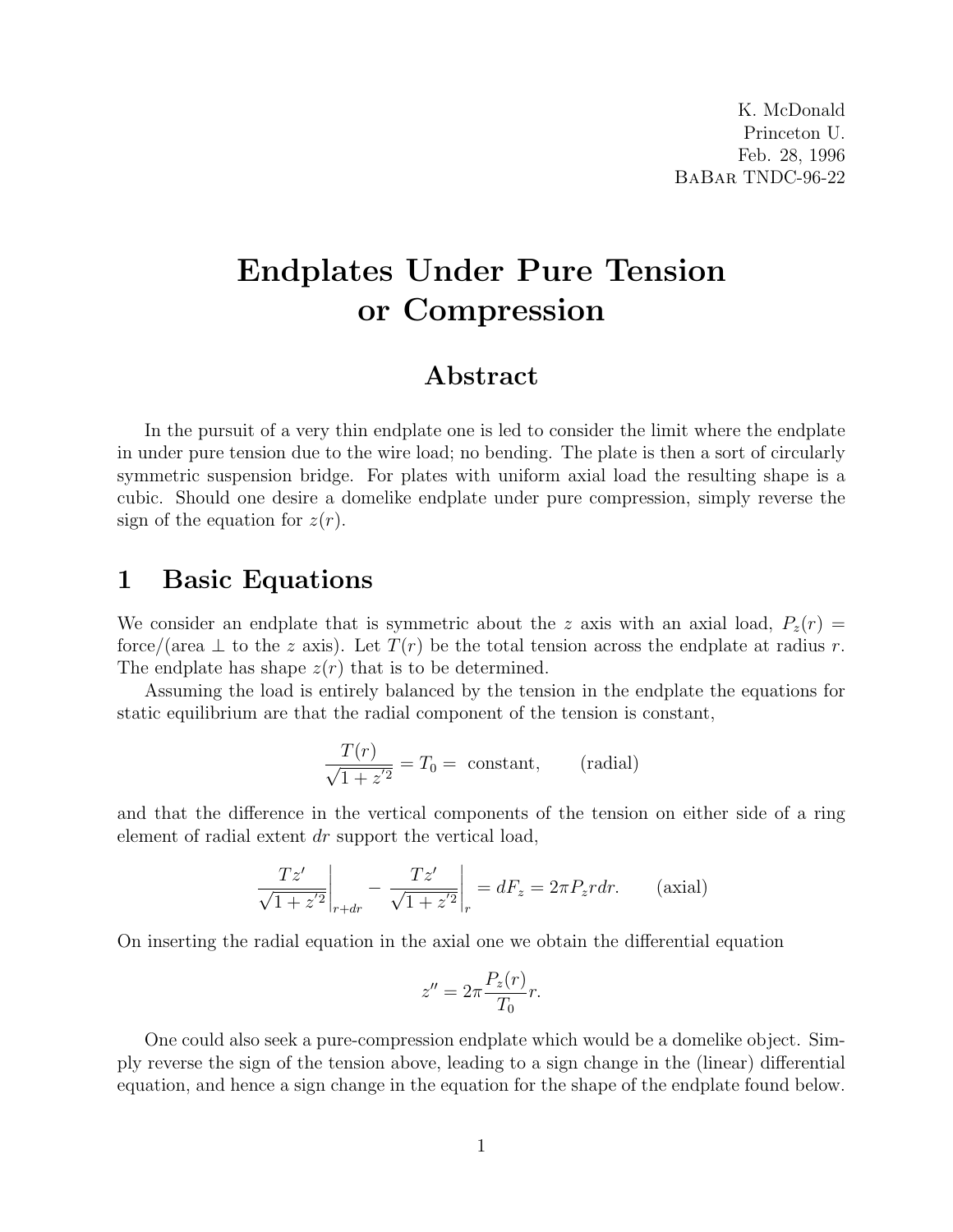In drift chambers the radial dependence of the axial load depends on the wire pattern. For a jet chamber the number of wires is the same at all radii, so for a chamber with inner radius  $r_1$  and outer radius  $r_2$  with total wire load  $F_0$  we have

$$
P_z(r) = \frac{F_0}{2\pi r(r_2 - r_1)}, \qquad z'' = \frac{F_0}{T_0(r_2 - r_1)},
$$
  

$$
z' = \frac{F_0r}{T_0(r_2 - r_1)} + b, \qquad z = \frac{F_0r^2}{2T_0(r_2 - r_1)} + br + c. \qquad \text{(jet chamber)}
$$

The desired shape for a jet-chamber endplate is a parabola (as for a suspension bridge). For a chamber such as that of BaBar where the wire density is uniform we have

$$
P_z(r) = \frac{F_0}{\pi (r_2^2 - r_1^2)}, \qquad z'' = \frac{2F_0 r}{T_0 (r_2^2 - r_1^2)},
$$
  

$$
z' = \frac{F_0 r^2}{T_0 (r_2^2 - r_1^2)} + b, \qquad z = ar^3 + br + c \qquad \text{with} \qquad a = \frac{F_0}{3T_0 (r_2^2 - r_1^2)}.
$$
 (uniform chamber)

Thus the shape of an endplate under pure tension from a uniform axial load is a cubic.

## 2 Boundary Conditions

The solution for the shape of the pure-tension endplate has three constants,  $T_0$ ,  $b$ , and  $c$ , that must be determined from appropriate boundary conditions. We will complete the solution only for the case of uniform axial loading.

From considerations of the construction of a drift chamber, it is useful to choose one boundary condition as a statement of the fraction  $\epsilon$  of the total axial load  $F_0$  that is to be carried by the support at the inner radius  $r_1$ . Thus the axial load  $F_1$  on the inner support is

$$
F_1 = \epsilon F_0.
$$

The constant  $\epsilon$  can take on any value; while  $0 \leq \epsilon \leq 1$  would be the more 'normal' range,  $\epsilon$  < 0 corresponds to the case that the inner support pulls on the endplate in the same direction as the wire load, and  $\epsilon > 1$  occurs when the outer support pulls on the endplate.

The axial force  $F_1$  on the inner support must balance the axial component of the tension in the endplate:

$$
F_1 = -\left. \frac{Tz'}{\sqrt{1+z'^2}} \right|_{r_1} = -T_0 z'(r_1) = -\frac{F_0 r_1^2}{r_2^2 - r_1^2} - T_0 b,
$$

using the previous expresion for  $z'(r)$ , and hence

$$
T_0 b = -\left(\frac{r_1^2}{r_2^2 - r_1^2} + \epsilon\right) F_0.
$$

The remaining two boundary conditions are obtained by fixing the position and slope of the endplate at the outer radius  $r_2$ . [Having choosen the load  $F_1$  on the inner support, one is not free in general to fix both the position and slope at the inner support, or even both the positions at the inner and outer support.] Without loss of generality we take

$$
z(r_2) = 0
$$
, and  $z'(r_2) = z'_2$ 

as the remaining two boundary conditions.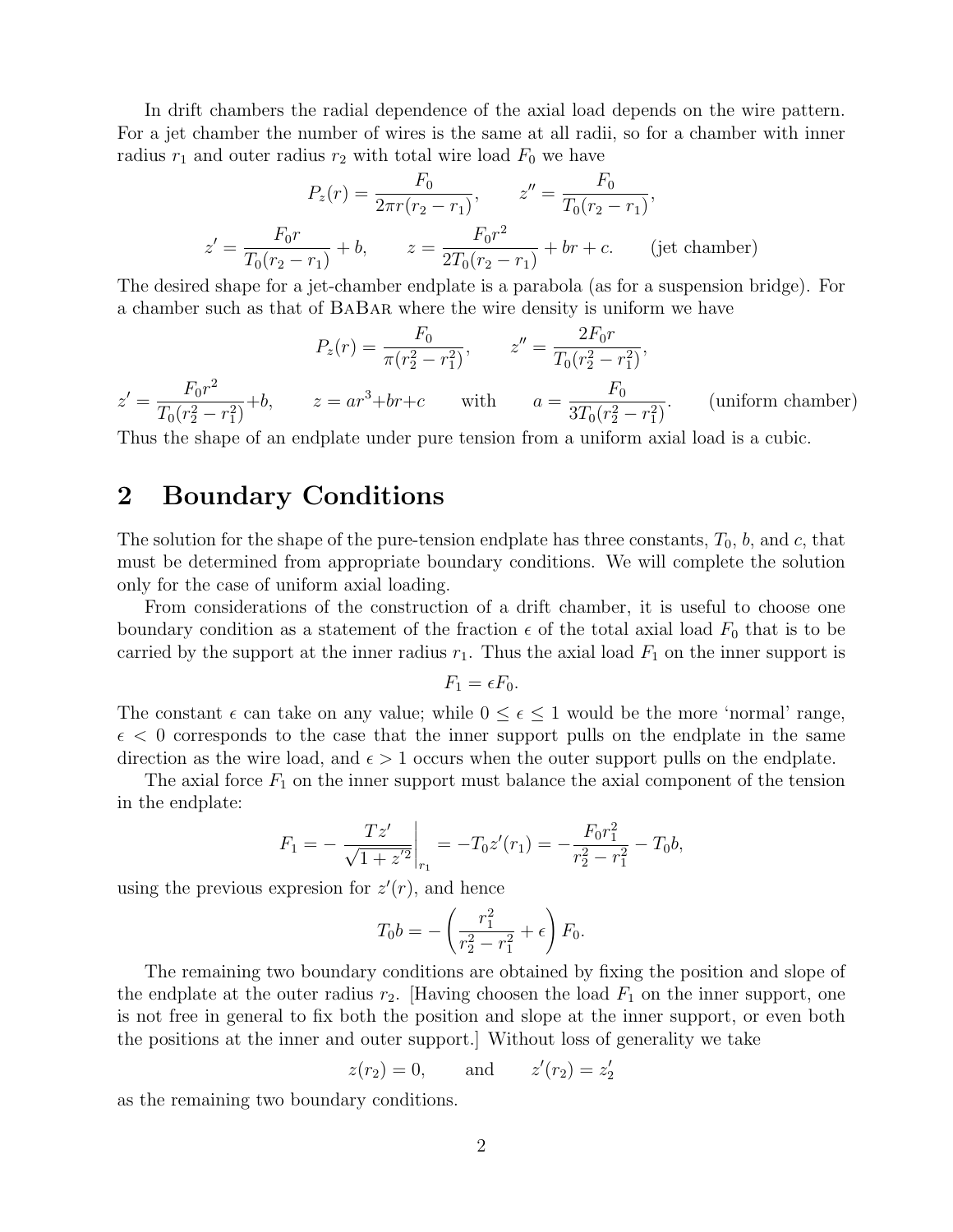## 3 Form of the Endplate

Note that  $T_0 z_2'$  is the axial force on the outer support, which is also  $(1 - \epsilon)F_0$  according to the condition on the force at the inner support. Hence

$$
T_0 = \frac{(1 - \epsilon)F_0}{z'_2}
$$
, and so  $a = \frac{z'_2}{3(1 - \epsilon)(r_2^2 - r_1^2)}$ .

The expression for  $T_0b$  then yields

$$
b = -\frac{z_2'[\epsilon r_2^2 + (1 - \epsilon)r_1^2]}{(1 - \epsilon)(r_2^2 - r_1^2)},
$$

and the condition  $z_2 = 0$  leads to

$$
c = \frac{z'_2 r_2 [(\epsilon - 1/3)r_2^2 + (1 - \epsilon)r_1^2]}{(1 - \epsilon)(r_2^2 - r_1^2)}.
$$

The cubic equation for the pure-tension endplate is then

$$
z(r) = -\frac{z_2'[(r_2^3 - r^3)/3 - (r_2 - r)(\epsilon r_2^2 + (1 - \epsilon)r_1^2)]}{(1 - \epsilon)(r_2^2 - r_1^2)}.
$$

The slope of the endplate is

$$
z'(r) = \frac{z'_2[r^2 - (\epsilon r_2^2 + (1 - \epsilon)r_1^2)]}{(1 - \epsilon)(r_2^2 - r_1^2)},
$$

which vanishes at

$$
r_0 = \sqrt{\epsilon r_2^2 + (1 - \epsilon)r_1^2}.
$$

#### 4 Example for the BaBar Drift Chamber

Table 1 gives an example relevant to the BABAR drift chamber, choosing  $\epsilon = 0.4$  as the fraction of the load on the inner support tube,  $z_2 = 0$ , and slope  $z'_2 = 1.0$  at the outer support tube.

The pure-tension cubic is shown in Fig. 1 along with a circle of the same sagitta. The circle has radius 0.38 m and is centered at  $(r, z) = (0.52, 0.26)$  m.